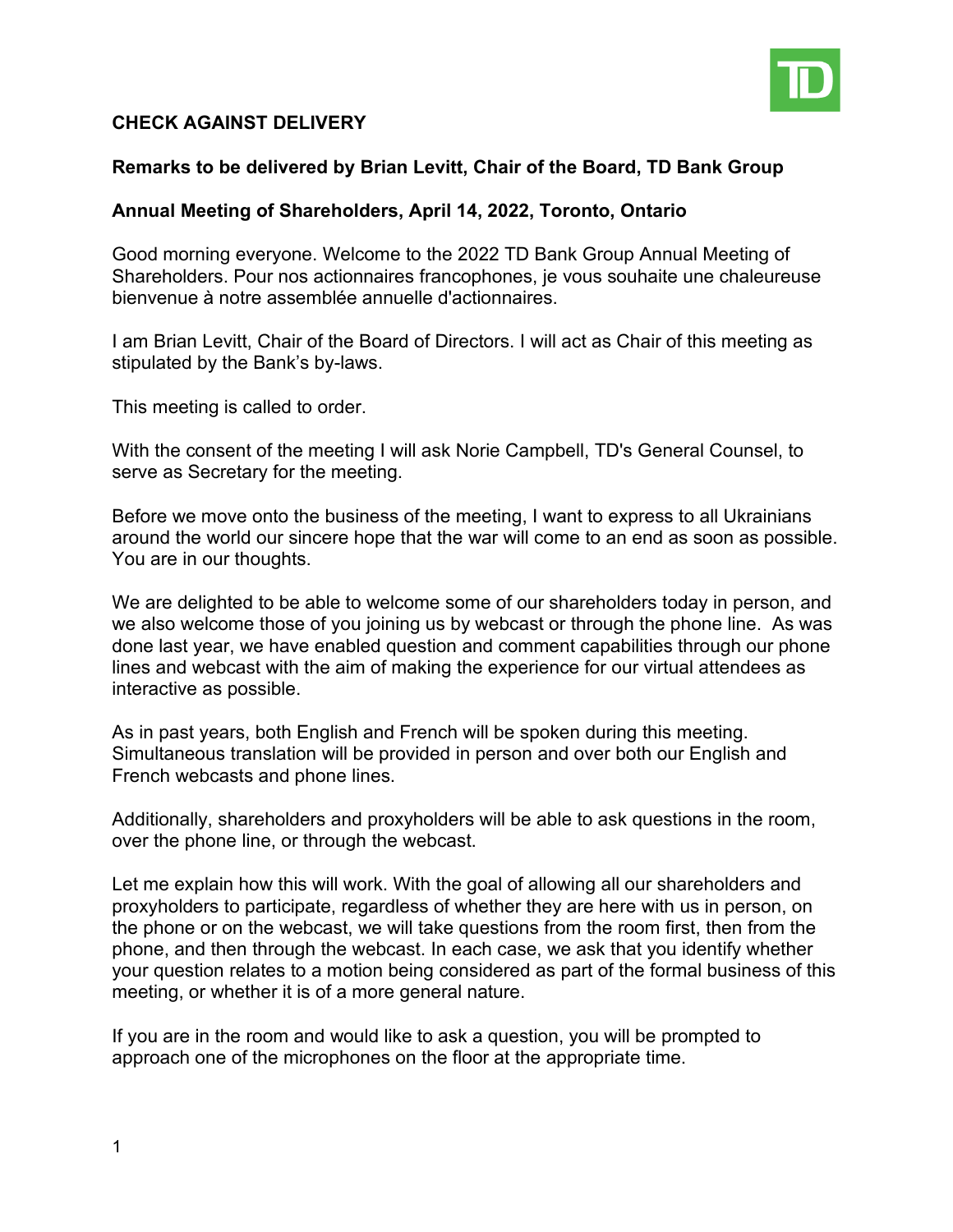For those with limited mobility, please raise your hand and a microphone will be brought to you.

We will address questions that directly relate to a particular motion at the appropriate time, and we ask that you save general questions for the question and answer period following the formal business.

To ask a question over the phone, you will be prompted to enter the question queue at the appropriate time. When we are ready to take your question, the operator will introduce you.

We would like all of our shareholders that wish to ask a question to have the opportunity to do so, so we ask that you limit yourself to one question at a time. If you have additional questions, please re-queue at the microphone or in the telephone line to allow us to speak with as many shareholders as possible during the meeting.

If you are on the webcast and have a question, click on the "Ask a question" tab at the top-right of the webcast page. Please read the instructions in the textbox before submitting your question. Shareholders who wish to submit a question or comment through the webcast platform can do so at any time, and we will address them at the appropriate time.

A TD representative will read out the questions received over the webcast. Questions will be read out in the language used by the submitting shareholder, and, if submitted in French, an English translation will follow. If we have several questions that are very similar in nature, we will read out one of the questions and mention that we have received similar questions.

As in past years, the vast majority of shareholders submitted their proxies or voting instructions in advance of the meeting, but shareholders and proxyholders, whether attending virtually or in-person, will also have the opportunity to vote during the meeting.

Here is how you can vote through our virtual voting platform. Once you are logged in to the webcast, click the "Vote" tab at the top-right of the webcast page, and a separate browser window will open. Shareholders that are not logged into the webcast can access the virtual voting platform from the 2022 Annual Meeting page on TD's website. Once you've accessed the voting platform, you can register to vote by entering your control number as your username and entering TD2022 (all upper-case) as your password. Voting will be open so long as the formal portion of the meeting is proceeding. If you have voted in advance of the meeting and do not wish to change your vote, then you do not need to do anything. If you are with us in the room and you wish to vote during the meeting, you will need the yellow and blue ballots that were provided to you at the registration desk.

I have received satisfactory proof that the notice calling this meeting was duly publicized and sent to all shareholders of the Bank. We have received proxies representing more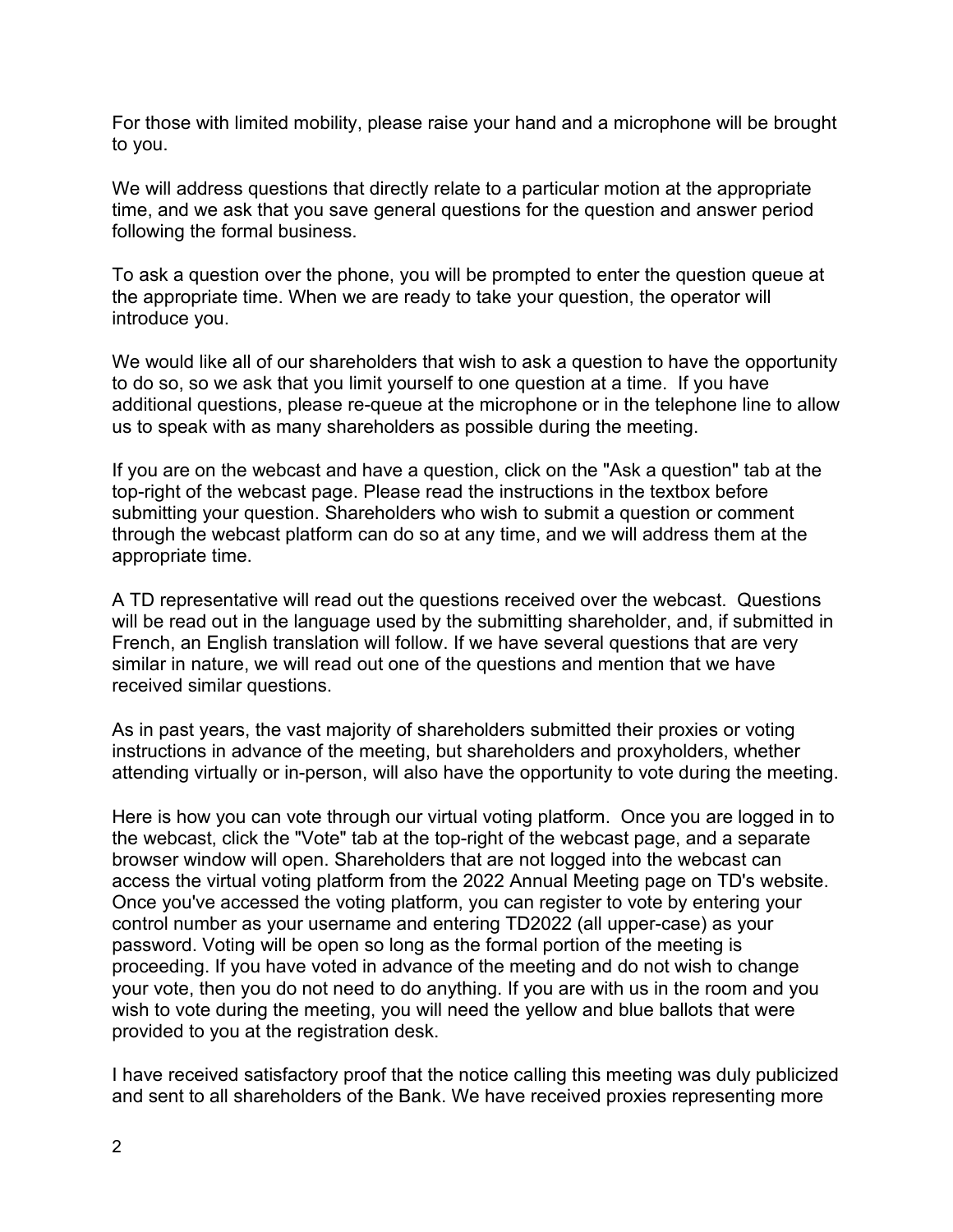than 53% of the approximately 1.8 billion outstanding common shares. Accordingly, we have quorum present and I hereby declare the meeting duly and properly constituted.

As in past years, we will have a question-and-answer session after the formal business of the meeting is completed. As I noted earlier, during the formal portion of the meeting, we will pause to address questions and comments submitted by shareholders and proxyholders that are specific to the motions being presented. As always, we ask that any questions that you ask relate to the business or affairs of the Bank, and not be of a personal nature. For people in the room, we have a representative from TD Customer Care here with us today. Can I ask Isabelle Hochman to stand and be recognized? If your question is of a personal nature, we will defer your question and ask that you speak with Isabelle after the meeting, or we will have one of our Customer Care representatives get in touch with you after the meeting.

The agenda for today's meeting is available on the Annual Meeting page on TD's Investor Relations website and, for in-person attendees, the agenda can be found in the booklet that was on your chair.

Please note that discussions during the meeting may contain forward-looking statements about the Bank's outlook and objectives and strategies to achieve them.

Bharat will be referring to non-GAAP financial measures, also known as adjusted results, in his remarks.

Details regarding forward-looking statements and non-GAAP financial measures are on the slide presented in the room and on the webcast and can also be found in the Bank's financial reporting.

Now I would like to introduce the individuals who are with me today.

Bharat Masrani, Group President and Chief Executive Officer of the Bank and Norie Campbell, Group Head and General Counsel of the Bank. As noted earlier, Norie will act as secretary of the meeting. In addition, members of the Bank's Senior Executive Team and Board of Directors are available to assist with questions if necessary.

Pat Lee and Helen Kim, representatives of TSX Trust Company, the Bank's registrar and Transfer Agent, will act as scrutineers.

Before I invite Bharat to address the meeting, I would like to take a minute to recognize the tremendous efforts of all our TD colleagues over the past year.

They successfully navigated through the second year of the pandemic, served customers with dedication and care, and contributed to the success of the communities and economies that rely on TD.

On behalf of the board I would like to thank them for all that they have done.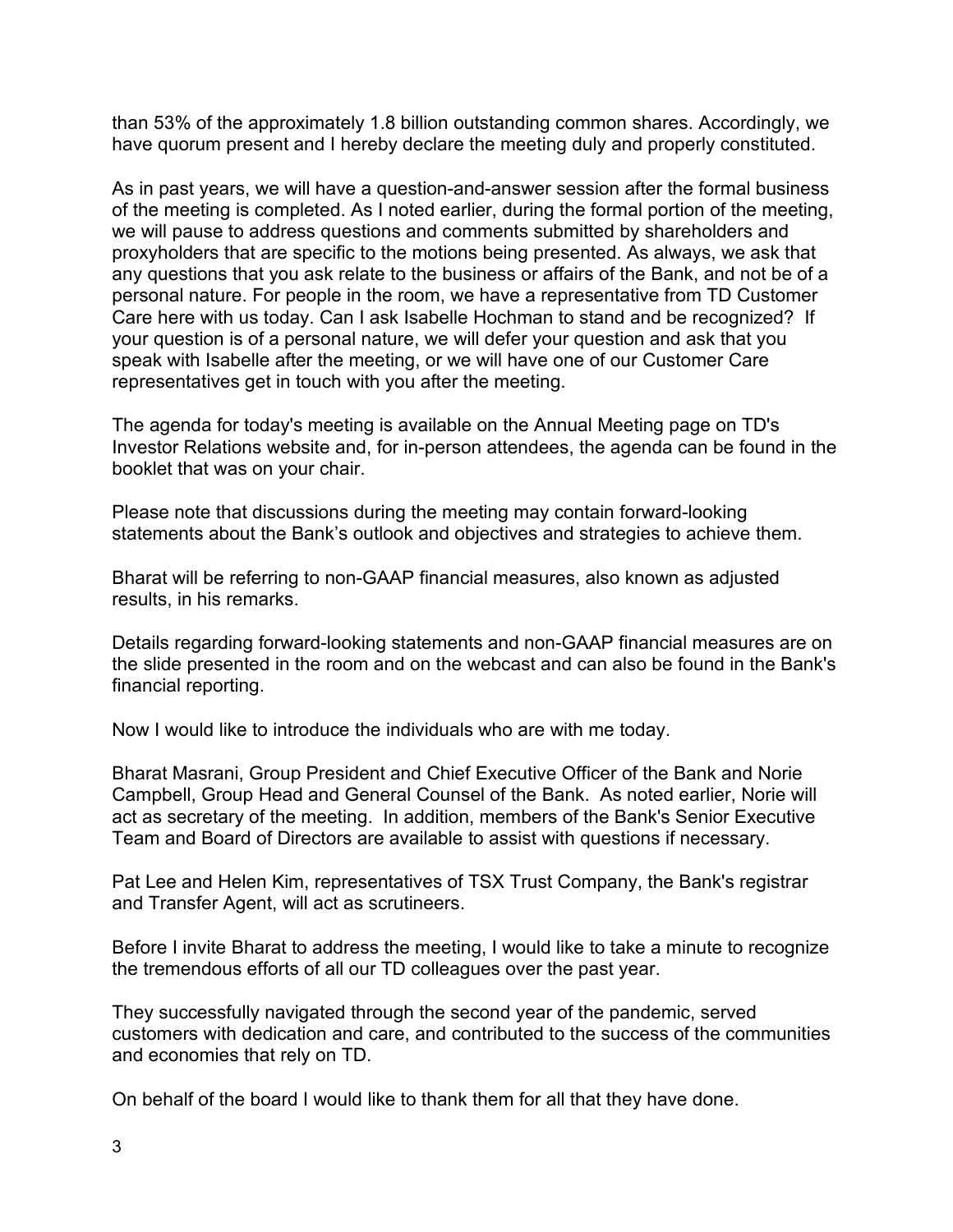Avant d'inviter Bharat à prendre la parole, je tiens à remercier tous nos collègues de la TD pour le formidable travail qu'ils ont accompli dans la dernière année.

En 2021, ils ont piloté la Banque à travers la pandémie, servi nos clients avec dévouement, et contribué au succès des collectivités et des économies qui dépendent de la TD.

Je veux les remercier de la part du conseil d'administration.

In 2021 TD delivered exceptional operating and financial outcomes.

Our balance sheet is strong, and we have deep liquidity – critical foundations for a successful Bank.

As a result, we were able to invest in the business and in new capabilities, deliver a strong return for our shareholders and announce a 13% dividend increase.

As we grew our business, we also took important steps to advance our Environmental, Sustainability and Governance Priorities.

Building on the commitments we have made through our Climate Action Plan, TD will continue to lead in this space as we enable a more sustainable and inclusive future.

I would like to recognize the tremendous efforts of Bharat Masrani and his executive team who delivered for all stakeholders, including our shareholders.

I would also like to thank my fellow Directors for their counsel and support.

In closing, I want to thank our shareholders for their confidence and our millions of customers for the opportunity to serve them every day.

Je terminerais en remerciant nos actionnaires qui nous font confiance, ainsi que les millions de clients que nous avons l'opportunité de servir chaque jour.

With that, I'll ask Bharat to address the meeting.

Thank you.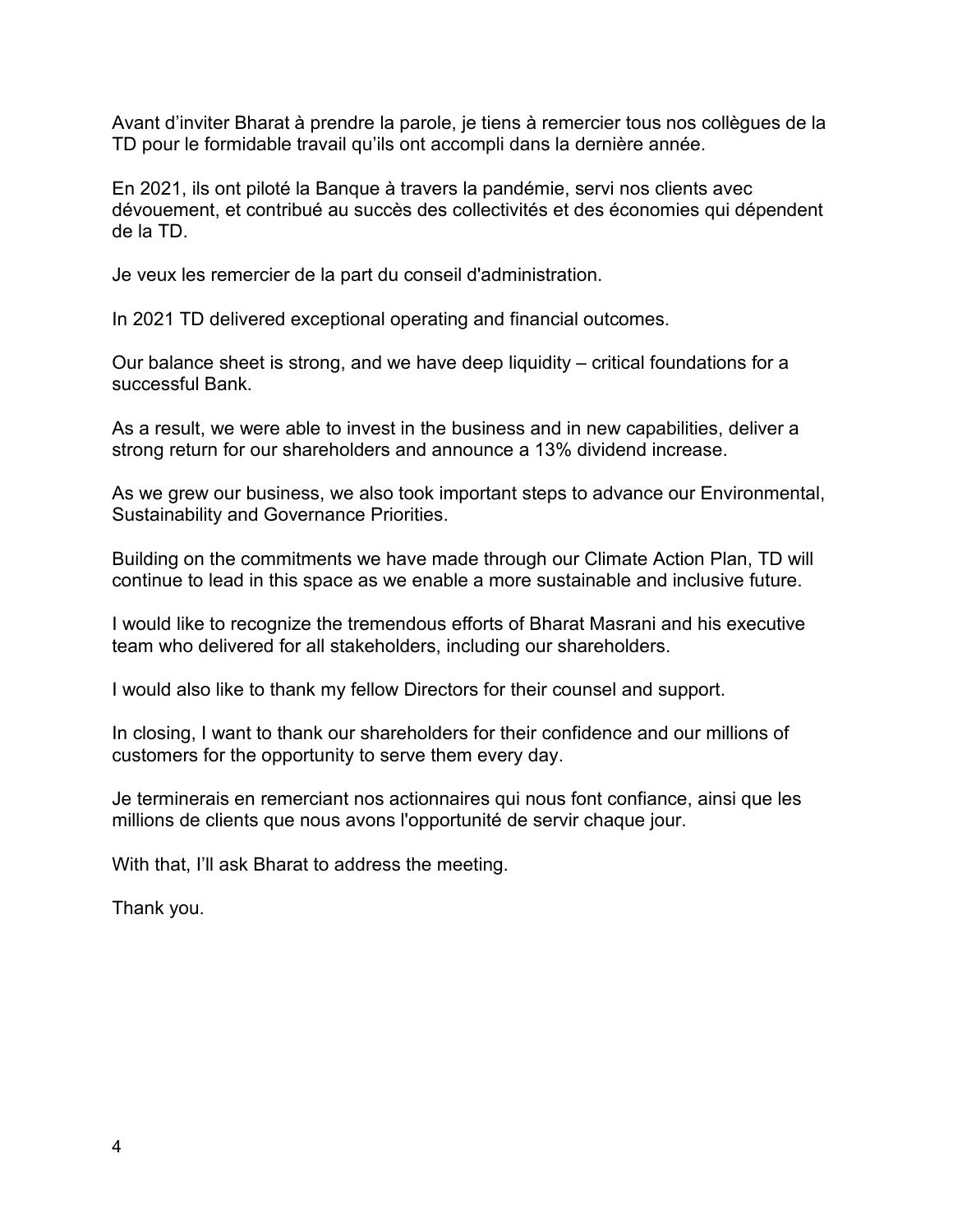## **Caution Regarding Forward-Looking Statements and Use of Non-GAAP Financial Measures**

The Bank prepares its Consolidated Financial Statements in accordance with International Financial Reporting Standards (IFRS), the current generally accepted accounting principles (GAAP), and refers to results prepared in accordance with IFRS as the "reported" results. The Bank also utilizes non-GAAP financial measures such as "adjusted" results and non-GAAP ratios to assess each of its businesses and to measure overall Bank performance. To arrive at adjusted results, the Bank adjusts for "items of note", from reported results. The items of note relate to items which management does not believe are indicative of underlying business performance. The Bank believes that non-GAAP financial measures and non-GAAP ratios provide readers with a better understanding of how management views the Bank's performance. Non-GAAP financial measures and ratios are not defined terms under IFRS and, therefore, may not be comparable to similar terms used by other issuers. Please see "Non-GAAP and Other Financial Measures" in the "Financial Results Overview" section of the 2021 MD&A, as may be updated in subsequently filed quarterly reports to shareholders, for further explanation.

From time to time, the Bank (as defined in this document) makes written and/or oral forward-looking statements, including in this document, in other filings with Canadian regulators or the United States (U.S.) Securities and Exchange Commission (SEC), and in other communications. In addition, representatives of the Bank may make forwardlooking statements orally to analysts, investors, the media and others. All such statements are made pursuant to the "safe harbour" provisions of, and are intended to be forward-looking statements under, applicable Canadian and U.S. securities legislation, including the U.S. Private Securities Litigation Reform Act of 1995. Forwardlooking statements include, but are not limited to, statements made in this document, the Management's Discussion and Analysis ("2021 MD&A") in the Bank's 2021 Annual Report under the headings "Economic Summary and Outlook" and "The Bank's Response to COVID-19", under the headings "Key Priorities for 2022" and "Operating Environment and Outlook" for the Canadian Retail, U.S. Retail, and Wholesale Banking segments, and under the heading "Focus for 2022" for the Corporate segment, and in other statements regarding the Bank's objectives and priorities for 2022 and beyond and strategies to achieve them, the regulatory environment in which the Bank operates, the Bank's anticipated financial performance, and the potential economic, financial and other impacts of the Coronavirus Disease 2019 (COVID-19). Forward-looking statements are typically identified by words such as "will", "would", "should", "believe", "expect", "anticipate", "intend", "estimate", "plan", "goal", "target", "may", and "could".

By their very nature, these forward-looking statements require the Bank to make assumptions and are subject to inherent risks and uncertainties, general and specific. Especially in light of the uncertainty related to the physical, financial, economic, political, and regulatory environments, such risks and uncertainties – many of which are beyond the Bank's control and the effects of which can be difficult to predict – may cause actual results to differ materially from the expectations expressed in the forward-looking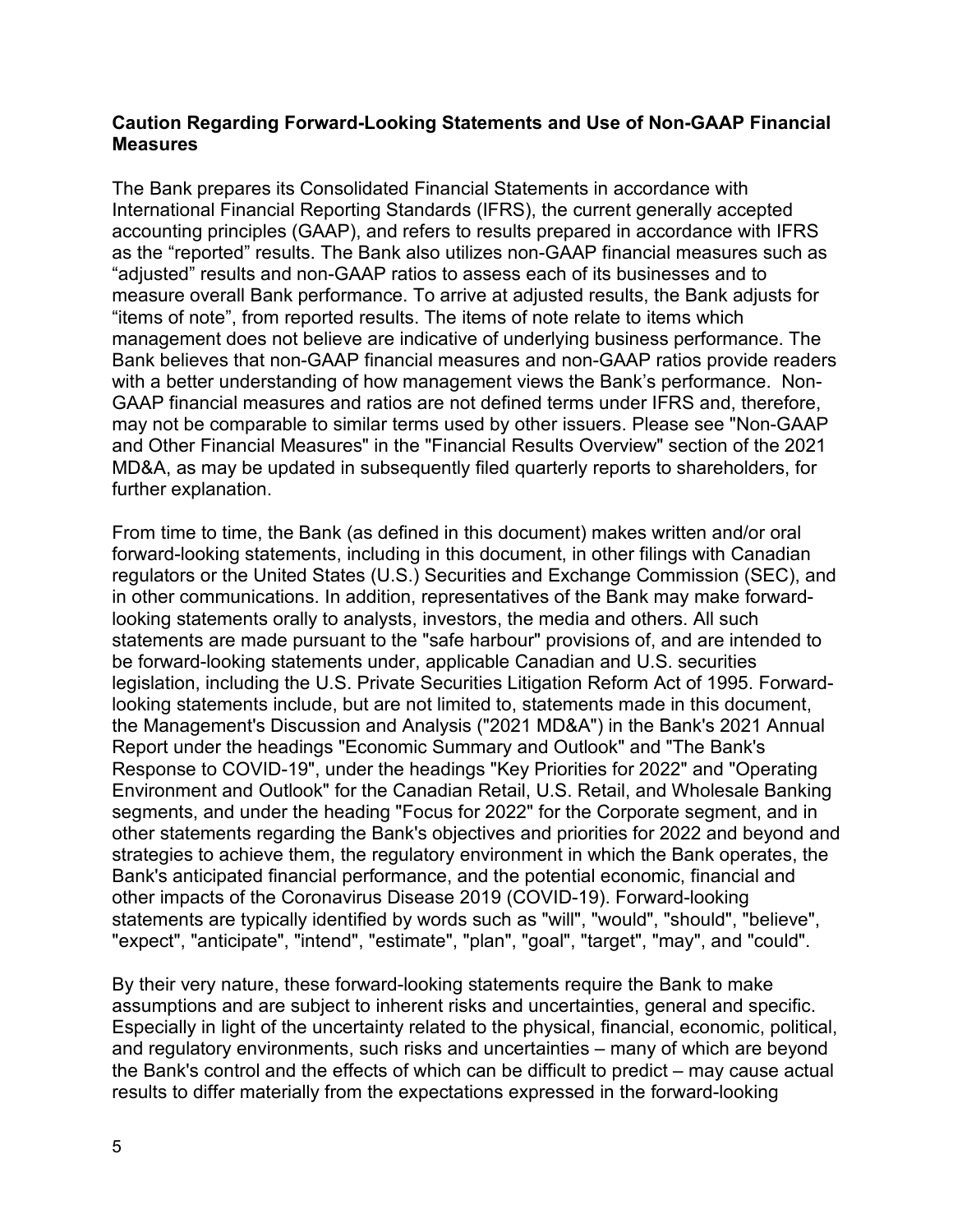statements. Risk factors that could cause, individually or in the aggregate, such differences include: strategic, credit, market (including equity, commodity, foreign exchange, interest rate, and credit spreads), operational (including technology, cyber security, and infrastructure), model, insurance, liquidity, capital adequacy, legal, regulatory compliance and conduct, reputational, environmental and social, and other risks. Examples of such risk factors include the economic, financial, and other impacts of pandemics, including the COVID-19 pandemic; general business and economic conditions in the regions in which the Bank operates; geopolitical risk; the ability of the Bank to execute on long-term strategies and shorter-term key strategic priorities, including the successful completion of acquisitions and dispositions, business retention plans, and strategic plans; technology and cyber security risk (including cyber-attacks or data security breaches) on the Bank's information technology, internet, network access or other voice or data communications systems or services; model risk; fraud activity; the failure of third parties to comply with their obligations to the Bank or its affiliates, including relating to the care and control of information, and other risks arising from the Bank's use of third-party service providers; the impact of new and changes to, or application of, current laws and regulations, including without limitation tax laws, capital guidelines and liquidity regulatory guidance and the bank recapitalization "bail-in" regime; regulatory oversight and compliance risk; increased competition from incumbents and new entrants (including Fintechs and big technology competitors); shifts in consumer attitudes and disruptive technology; exposure related to significant litigation and regulatory matters; ability of the Bank to attract, develop, and retain key talent; changes to the Bank's credit ratings; changes in currency and interest rates (including the possibility of negative interest rates); increased funding costs and market volatility due to market illiquidity and competition for funding; Interbank Offered Rate (IBOR) transition risk; critical accounting estimates and changes to accounting standards, policies, and methods used by the Bank; existing and potential international debt crises; environmental and social risk (including climate change); and the occurrence of natural and unnatural catastrophic events and claims resulting from such events. The Bank cautions that the preceding list is not exhaustive of all possible risk factors and other factors could also adversely affect the Bank's results. For more detailed information, please refer to the "Risk Factors and Management" section of the 2021 MD&A, as may be updated in subsequently filed quarterly reports to shareholders and news releases (as applicable) related to any events or transactions discussed under the heading "Significant Acquisitions" or "Significant and Subsequent Events and Pending Acquisitions" in the relevant MD&A, which applicable releases may be found on [www.td.com.](http://www.td.com/) All such factors, as well as other uncertainties and potential events, and the inherent uncertainty of forward-looking statements, should be considered carefully when making decisions with respect to the Bank. The Bank cautions readers not to place undue reliance on the Bank's forward-looking statements.

Material economic assumptions underlying the forward-looking statements contained in this document are set out in the 2021 MD&A under the headings "Economic Summary and Outlook" and "The Bank's Response to COVID-19", under the headings "Key Priorities for 2022" and "Operating Environment and Outlook" for the Canadian Retail, U.S. Retail, and Wholesale Banking segments, and under the heading "Focus for 2022"